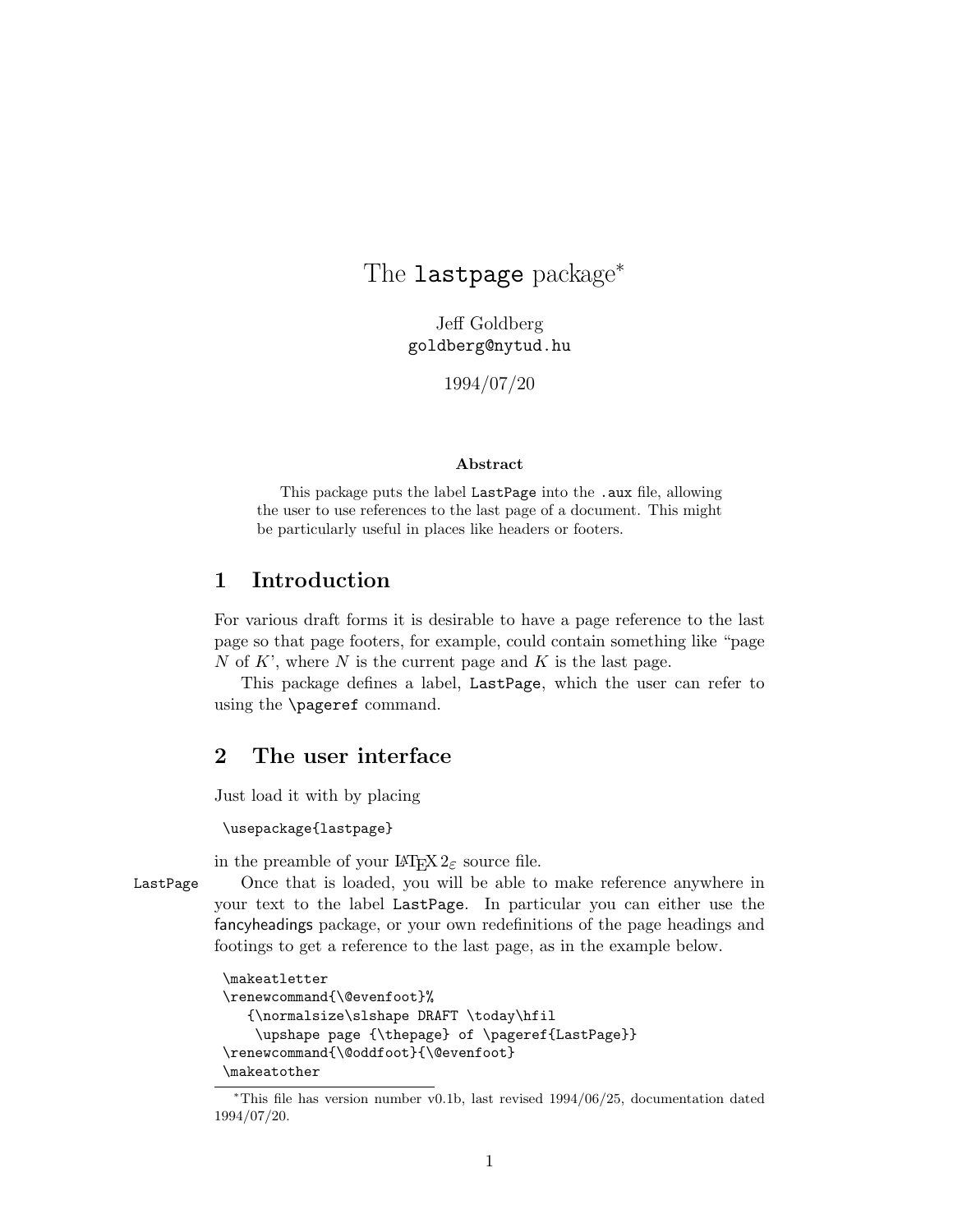to get footers like "DRAFT August 17, 2000 page 5 of 23" into your document. Or for text like,

Hey, you don't write a \pageref{LastPage}~page letter every day, you know.

to get

Hey, you don't write a 12 page letter every day, you know.

### 3 A few warnings

This package uses the LAT<sub>EX</sub>  $2\varepsilon$  directive of **\AtEndDocument.** If you use other packages that do the same and actually put material at the end, then it is important to load lastpage after such other packages if you want the true last page. That is if a package xyzzy uses \AtEndDocument to put out two pages of material at the end of the document, then to get the last page to be the page number of the second of those pages you need to load lastpage after xyzzy makes its call to \AtEndDocument

#### 3.1 Interaction with endfloat

Version 2.0 (and earlier) of endfloat actually redefine the \enddocument, and so interfere drastically with the  $\angle M$ <sub>F</sub>X 2<sub>ε</sub> commands which make use of \AtEndDocument. A newer version of endfloat exists in modern documentation form, which should be available from the same source where you received this file.

If you want your LastPage to label the last page of these end floats, you need to load lastpage after loading endfloat. If, on the other hand, you want LastPage to refer to the last page, exclusive of the the floats at the end, then load in the reverse order. For each of these, you will still need the modified version of endfloat.

Other  $\text{F}X209$  packages also seem to like to redefine \enddocument. In addition to the old endfloat, harvard comes to mind. All of these will need to be modified swiftly. (How did these ever work together before? I can't believe that nobody wanted harvard bibliography style and floats at the end before!)

#### 3.2 General ordering and wish list

I believe that the output of a  $\mathbb{H} \mathbb{F} \times \mathbb{Z}$  run should be independent of the order in which package are loaded. It would be possible to set this up, but it would take coordiniation of all package writers who use \AtEndDocument. The actual call to \AtEndDocument would not occur during package loading, but some new command, like \ExecuteAtEndDocument would be called by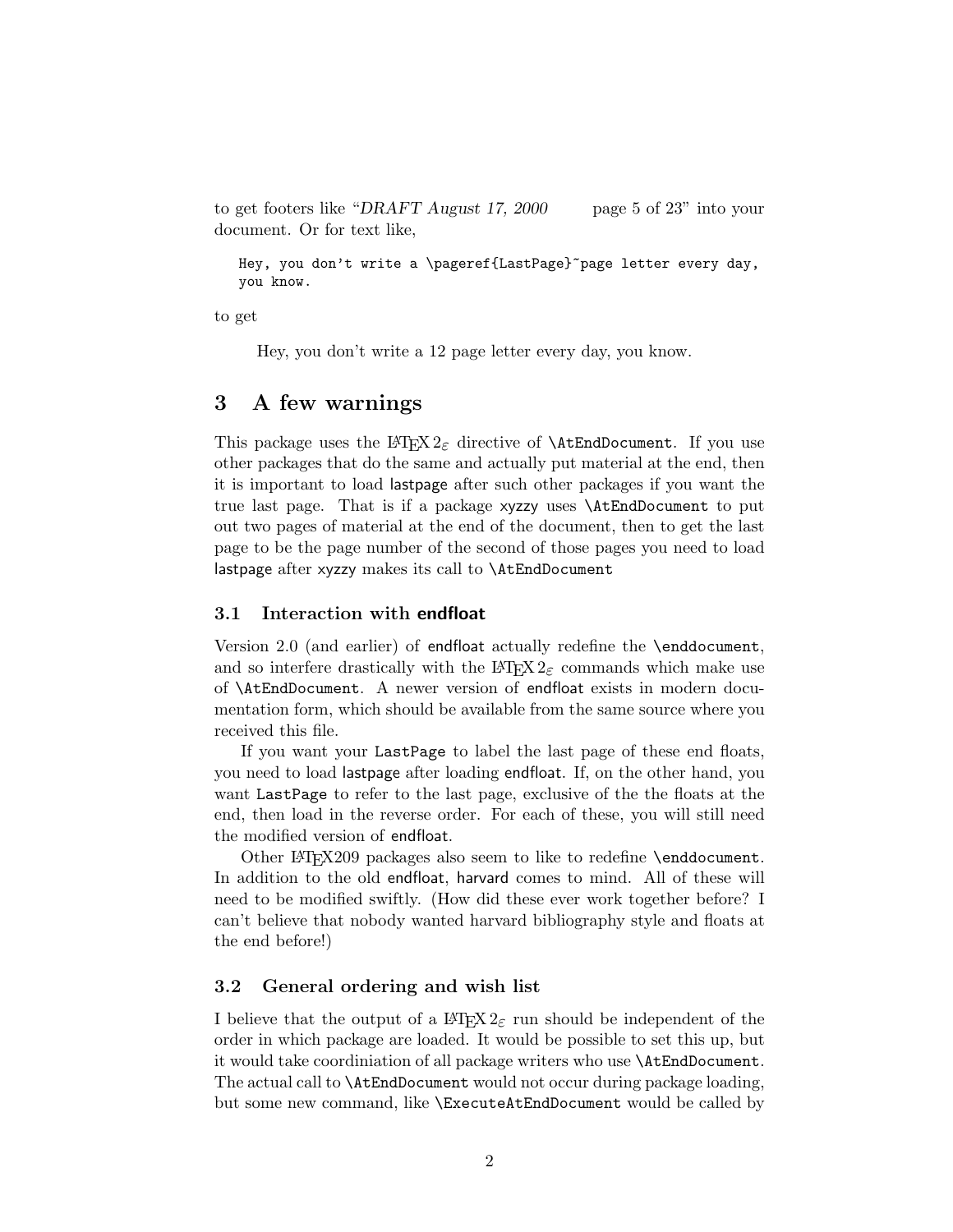the user after all such packages are loaded, with tags for each thing in the packages, so something like

```
\usepackage{lastpage}
\usepackage{endfloat,xyzzy}
\ExecuteAtEndDocument{endfloat, xyzzy, lastpage}
```
and the order of End Document material would be the endfloat material, followed by xyzzy, and finally by lastpage.

It is often the case that the same formats for which one must put tables and figure at the end, are the ones in which endnotes are also required. If one wants to use lastpage here as well, then it is easy to get to three separate uses of \AtEndDocument (assuming one uses that for the endnotes as well). Clearly it is not safe for any package writer or user to assume that no material will follow what they put into and \AtEndDocument. This, in addition to the ordering, is a good reason to develop safe practices for use of this very powerful tool.

I will have to wait until someone else develops such a system, but I will gladly modify lastpage to comply with it. Until then I will include a message which begins with AED in every usage of \AtEndDocument, and try to minimize any side effects my usage may have.

#### 3.3 Ignorance is bliss

The author of this package is not only new to  $\mathbb{E}(\mathbb{E}X \mathbb{E}_z)$  but also to LATEX209. If I have duplicated something that already exists, forgive me. I have always wanted this in Plain TEX, but never had the robust cross referencing that LAT<sub>EX</sub> provides. Now that I have made the big switch, I jumped at the chance to get this done.

## 4 The documentation driver file

The next bit of code contains the documentation driver file for T<sub>E</sub>X, i.e., the file that will produce the documentation you are currently reading. It will be extracted from this file by the docstrip program, That is, run LATEX on docstrip and specify the driver option when docstrip asks for options.

```
1 \langle *driver \rangle2 \documentclass[11pt]{ltxdoc}
3 \setlength\hfuzz{1pt} % ignore slight overfulls
4 \CodelineIndex
5 \EnableCrossrefs
6 %\DisableCrossrefs % Say \DisableCrossrefs if index is ready
7 %\RecordChanges % Gather update information
8 %\OnlyDescription % comment out for implementation details
9 \begin{document}
```